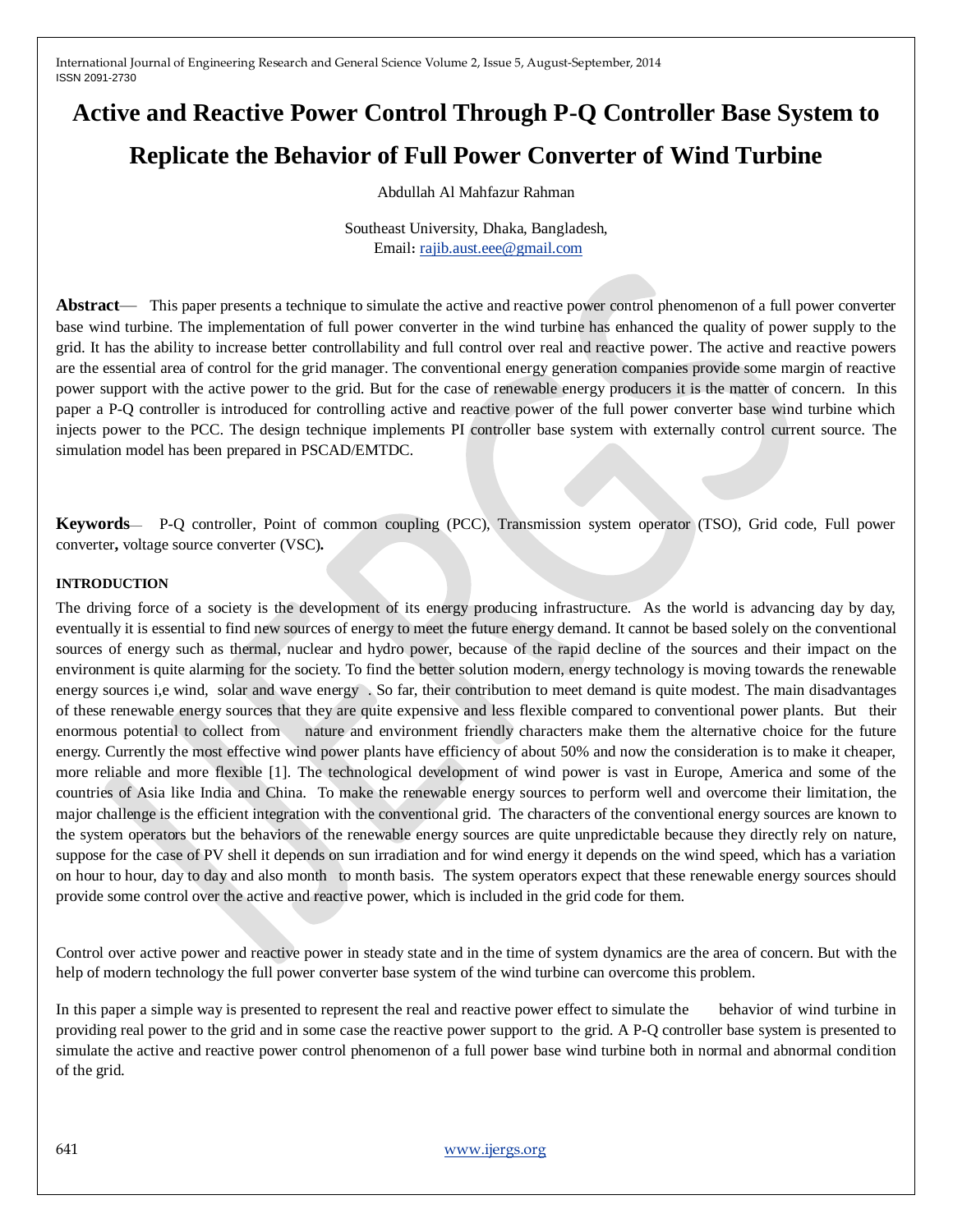### **DIRG A FO LORTNOC REWOP EVITCAER DNA EVITCA**

Electric grids are basically two types, which are ac grid and dc grid. In a dc grid the total power is calculated from active power, which is the multiplication of voltage and current. The conduction loss depends only on the active power.

For the case of conventional ac grid the total power is calculated through its apparent power, which is the geometric sum of active and reactive power [8]. In an AC grid the voltage and current both are sinusoidal quantities which oscillate with the frequency of 50 or 60 hz. The product of these two will be the power and it will be only the active power if there is no phase difference between the voltage and current. However, if there is any phase shift between the voltage and current the output power is oscillating with its positive and negative value [8]. If the phase difference between current and voltage is 90 then the total power is the reactive power because the active power is oscillating with equal and opposite value and the average of active power is zero. This situation can arise, if the system is dealing with pure inductive or capacitive element. For the case of pure inductive element the current lags behind the system voltage by 90 and in the case of pure capacitive element the current leads the voltage by 90.

If a transmission grid is considered, where it is connected to renewable energy source like wind turbine, there exists reactive components with the resistive components for the line. Now if a transformer is presented in between the generating source and the grid, it also has inductive reactance. On the consumer side of the load are mostly inductive. So for the grid it is essential to prepare the compensation arrangement for reactive power, because the reactive power is not consumed by the load it just go forward and backward in the system and just participate in the system conduction loss. That's why the compensation is required. Generally the big generating station supply active power with leading power factor that means they have reactive power compensation for the inductive load. To compete with the conventional energy sources the wind firms also have to provide support for the reactive power, which is imposed by the transmission system operators (TSO) through the grid code criteria.

#### **TROPPUS REWOP EVITCAER DNA EVITCA HTIW ENIBRUT DNIW ESAB RETREVNOC REWOP LLUF NONEMONEHP**

The improvement and modification of modern technology has helped a lot to develop some essential fetchers of wind turbine like the size, quality of output power and technology used. One of the most important improvements is the development of full power converter with variable speed operation. In a full power converter base wind turbine the generator may be a permanent magnet synchronous generator or an induction generator. They may or may not use gear box as shown in the Figure -1. The energy produced in this kind of wind turbine passes through the converter, so it can isolate the system in the time of major disturbance of the grid. With the variation of wind speed the electrical frequency of the generator can change otherwise the power frequency in the grid remains unchanged. Thus allow the variable speed operation of the wind turbine [3].



Figure-1 Full power converter base wind turbine[5].

A full power converter is consisting of two voltage source converter, one is responsible two control the generator side and the second one is responsible for the grid side. Each of the converters has the ability to absorb or generate the reactive power independently [7]. The generator side converter is basically a diode rectifier or a Pulse width modulated converter, where as the grid side converter is a conventional PWM converter [3]. The output power from the generator depends on the rotor speed which depends on wind speed. The wind speed has a wide variation and the rotor speed also varies with it as shown in figure-2, a controllable output power is possible by the rotor side converter which helps the rotor to adjust its speed. Whereas the grid side converter provide a controllable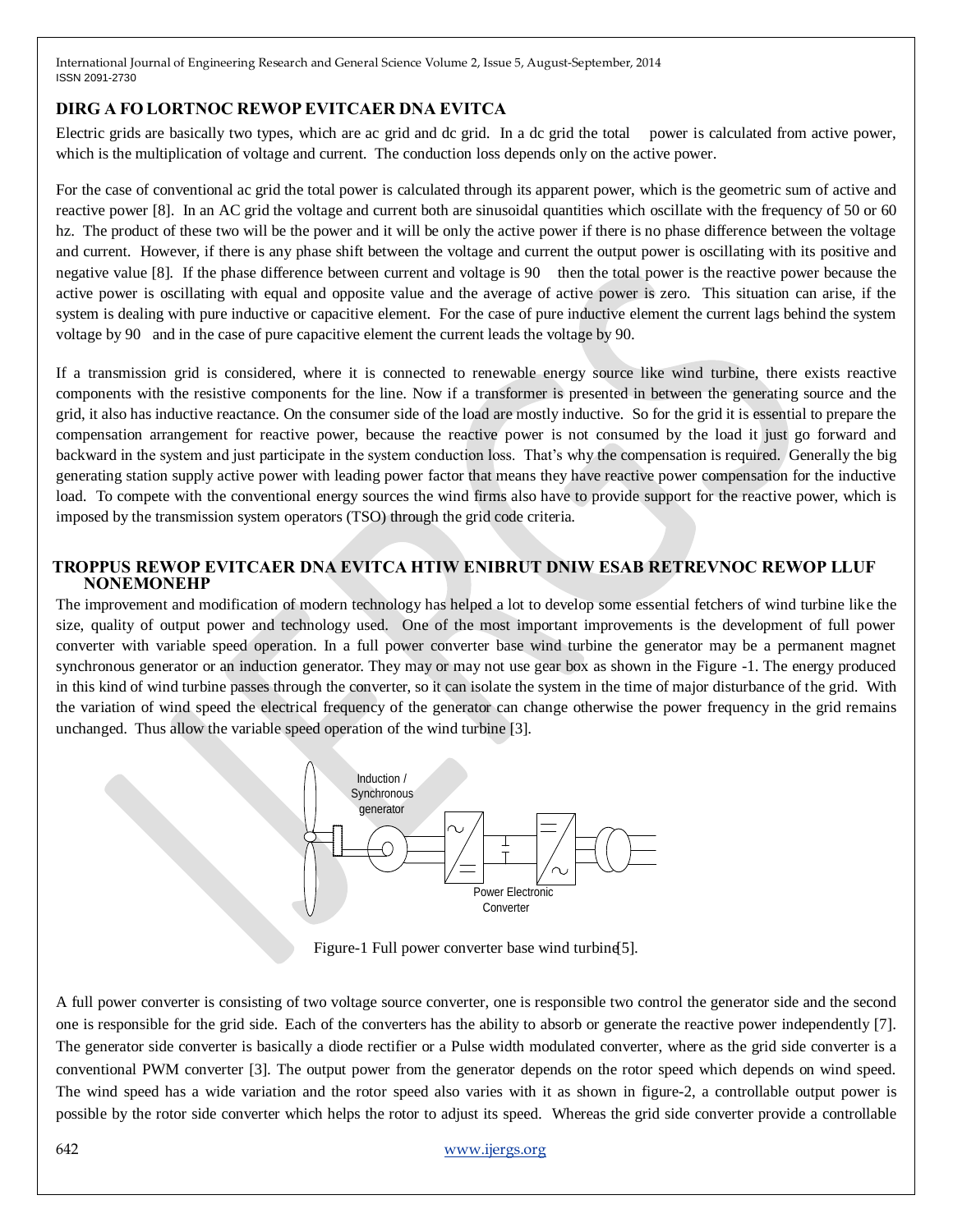active power output without consuming reactive power, Rather than it has the ability to provide some reactive power it needed by the grid [4].



Figure-2 Power and Rotor speed curve with respect to wind speed.

#### **DESIGN OF THE SYSTEM**

A P-Q controller based system is designed to replicate the behavior of a full power converter considering the nature of wind turbine and how it behaves with the connected grid. The essential features of the P-Q controller are the control over the active power which is performed by the generator side converter and the control over the reactive power which is performed by the as the grid side converter. Thus by using a P-Q controller the full power converter base wind turbine can be eliminated from the network during the time of grid code analysis simulation work to make the system more simple.

As mentioned before, the wind power generation varies with the wind speed, so it is expected that at PCC of grid power injection in a controlled way. The task can be performed by the grid side converter of full power converter. In this designed model the reference value of active and reactive power is set at PCC and it is expected that the turbine side converter should achieve the value by its controllability [5]. The P-Q controller can exchange a given amount of real and reactive power at the point of common coupling. Figure-3 shows the connection of load to the PCC [5].



Figure-3 Externally control current source [5].

At the PCC the voltage is to be maintained constant, so the power at that point can be controlled by controlling the current through that point or vice verse. The design block is shown in figure-4.

The entire system can be presented by the block diagram as shown in figure-5. It can be divided in to the following blocks:

- .ecruos tnerruc lortnoc yllanretxE
- .tnemerusaem egatlov esahp 3
- .tnemerusaem rewop evitcaer dna evitcA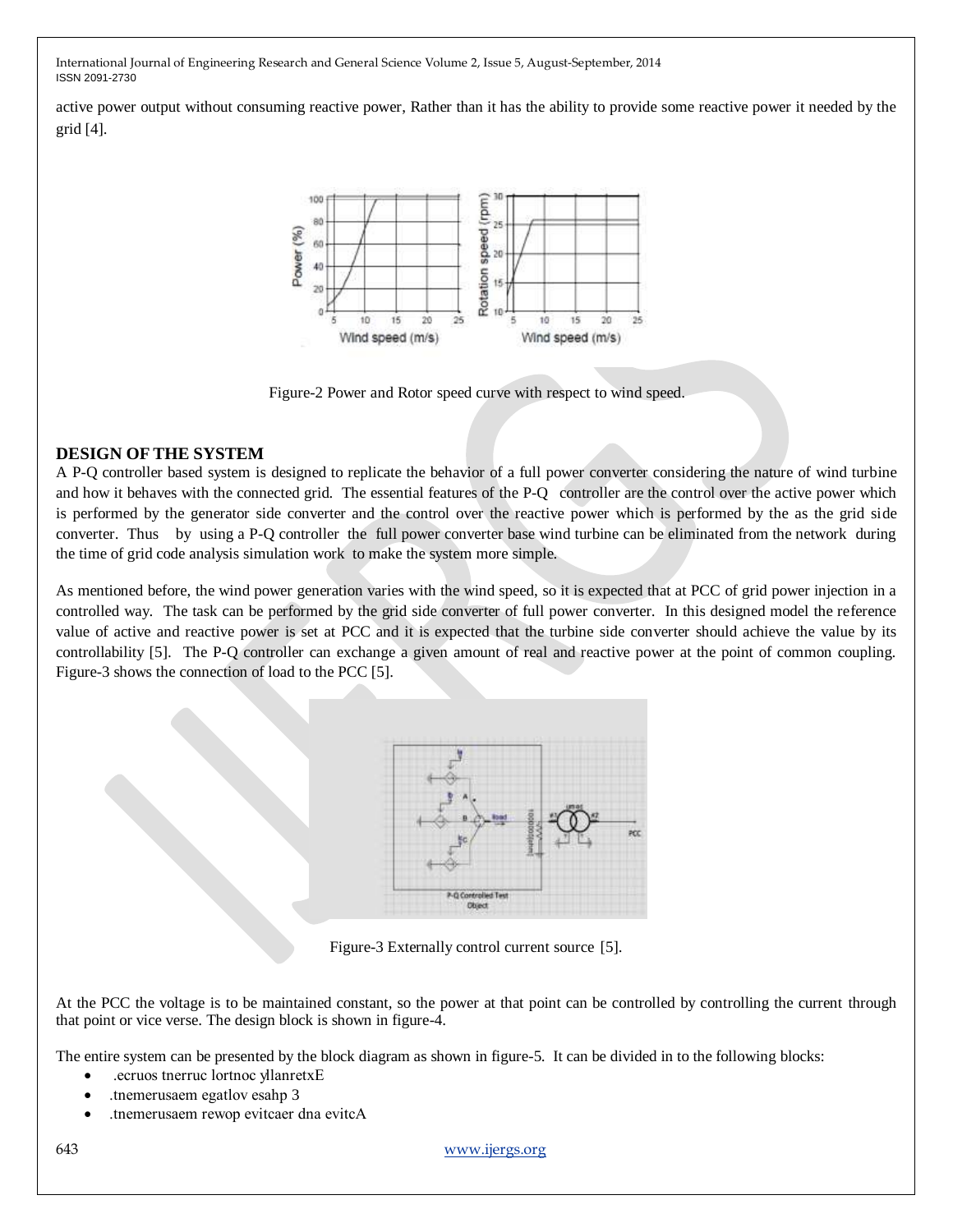- .kcolb LLP
- .retrevnoc tnerruc esahp3 ot βα dna βα ot qd
- .rellortnoc Q-P



Figure-4 Block representation of the system [5] .

## **EXTERNALLY CONTROL CURRENT SOURCE**

Externally control current source is a kind of current source which responds with the reference current .That means if a 3 phase reference current is set, it generates a value of 3 phase load current. The reference current is output of the controller.

#### **PHASE VOLTAGE MEASUREMENT**

The three phase voltage is measured at the PCC through the 3 phase Voltage measurement block. It is essential for the conversion process in the PLL block which is described later part.

## **ACTIVE AND REACTIVE POWER MEASUREMENT**

Active and reactive power measurement block sense actual power at PCC which is used as the actual value of P and Q which compare with the reference value of active power  $P_{ref}$  and reactive value of power  $Q_{ref}$  is respectively.

## **PHASE LOCK LOOP (PLL)**

The output of the P-Q controller is the d-q component of current which is described later part of P-Q controller. But the reference in the externally control current block is the 3 phase current. According to [6] the d-q current is converted in to the 3 phase current using the d-q to  $\alpha\beta$  conversion, so called Park's transformation and then  $\alpha\beta$  to 3 phase current conversion, so called Clark's transformation. For converting d-q to alpha-beta voltage angle theta is needed. So to find out the angle theta PLL (Phase lock loop) is introduced.

There are basically two types of PLL arrangement. One of them is voltage oriented PLL, in which the voltage vector is aligned with the d- axis and the q-axis component is equals to zero. The other type of PLL is the Flux oriented PLL, where the voltage vector is aligned with the q-axis component and d-axis component is equals to zero. This type of PLL is normally used in controlling the Electric drives. The Voltage oriented PLL is used in the Transmission and Distribution system. The point of consideration in this paper is the voltage at PCC so the voltage oriented PLL is used in this case.

The figure 5 shows the block diagram and Figure-6 shows the vector diagram of voltage oriented PLL. The controller is voltage oriented, so PLL makes Vq=0, during steady state operation it locks the controller phase voltage with the phase voltage of PCC [6].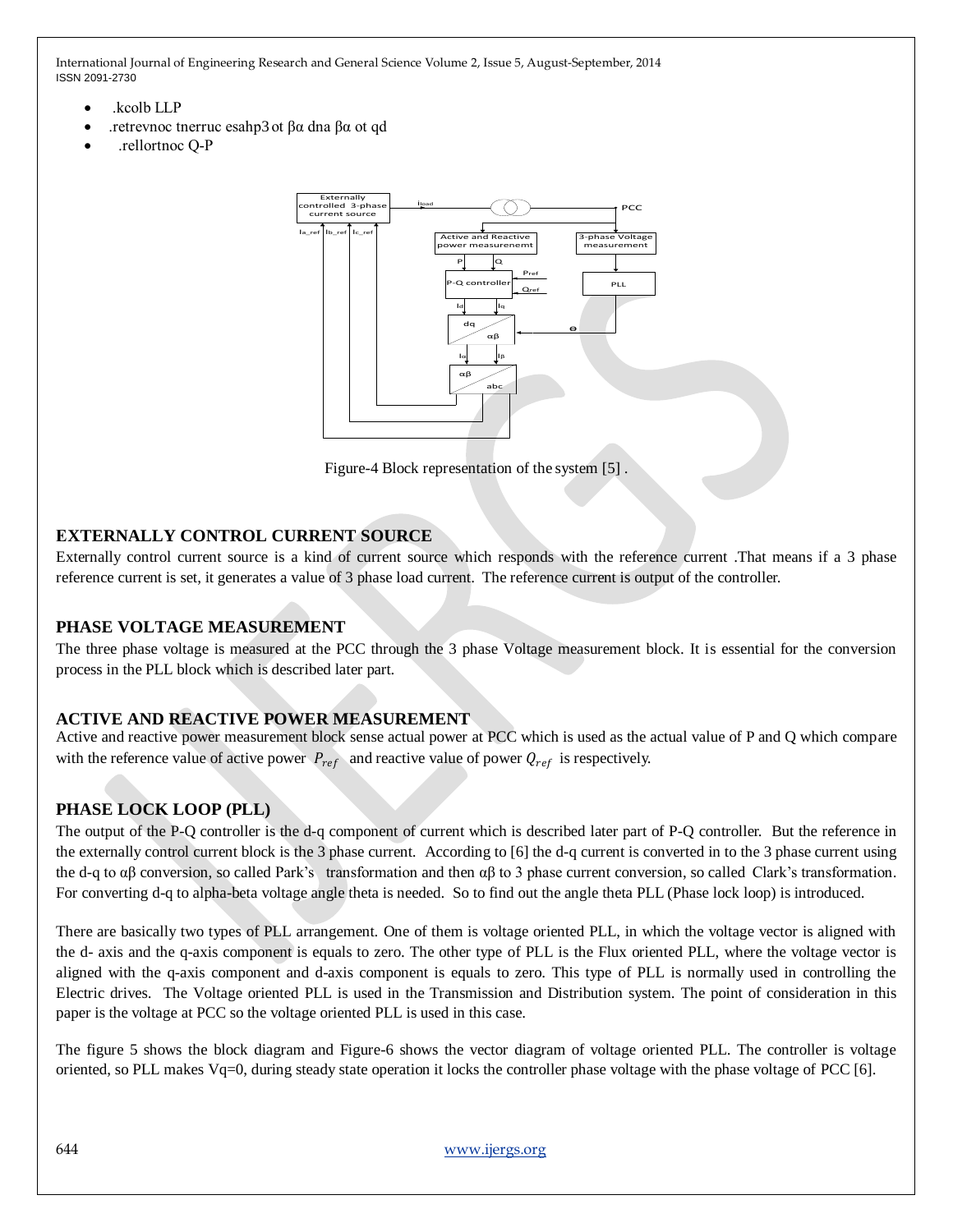

Figure-5 Design of PLL [5].

The transfer function of the PI controller is taken from [6].

$$
F_{c,PLL} = k_{p,PLL} + \frac{k_{i,PLL}}{s}
$$
 (1)

Where the proportional gain  $k_{p,PLL} = 2\alpha$  and the integrator gain  $k_{i,PLL} = \alpha^2$  taken from [2]. The bandwidth  $\alpha = 2\pi f_{PLL}$  and  $f_{PLL}$  is chosen as 5 Hz the slow PLL is used for the design.



Figure-6 Voltage oriented PLL vector diagram [5].

#### **P-Q CONTROLLER**

To design the control mechanism of the P-Q controller the PI controller has been selected because it is simple and the rating of current and voltage is not the matter of concerned [5].The system is considered power invariant, so the equation for active and reactive power equation in d-q frame can be written in the following way,

$$
P = v_d i_d + v_q
$$
  
\n
$$
Q = v_q i_d - v_d i_q
$$
\n(2)

As the PLL used in the system is voltage oriented the qaxis component of voltage is zero so the equation becomes,

| $P = v_d i_d$  |  | (4) |
|----------------|--|-----|
| $Q = -v_d i_q$ |  | (5) |

**Example 12** with the PI controller is taken from [6].<br>
Figure 5 Design of PI1. [5].<br>
The transfer function of the PI controller is taken from [6].<br>
Figure 5 Design of PI1. [5].<br>
The two spectrum again  $k_{p,R} = 2a$  and the The active and reactive power can be controlled by making the voltage at PCC stagnant, so the current is the only quantity in equation (4) and (5) that is needed to be controlled. The reference values are the chosen value of active and reactive power where as the actual values are measured from PCC. Then the error signals which passes through the PI controller are generated by comparing these two sets of values for both the cases of active power and reactive power. So the current  $I_d$  can be found the active power controller and the equation of current is,

$$
i_d = (P_{ref} - P)F_c
$$
 (6)

Where the voltage  $V_d$  is desired to be 1 p.u.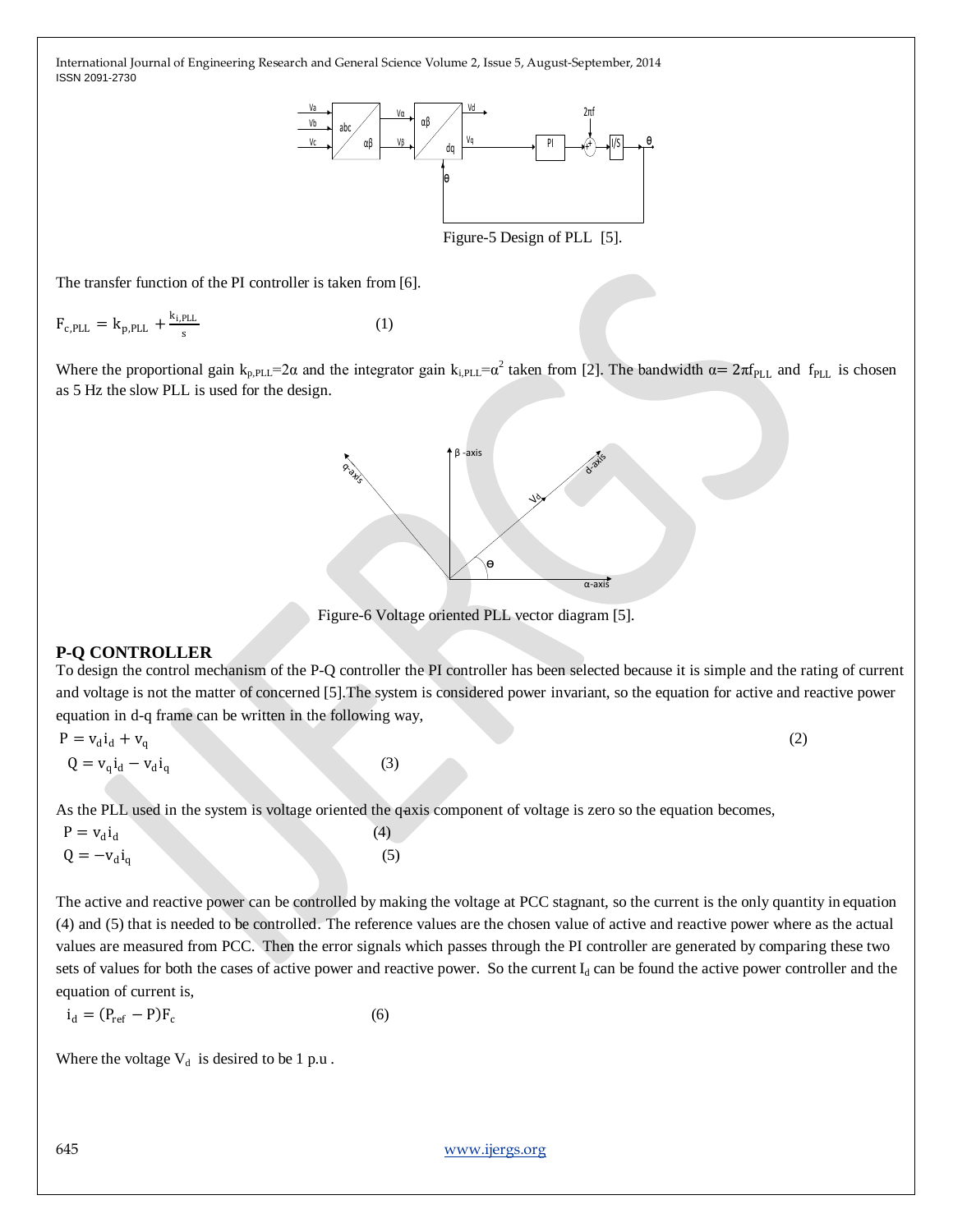

Figure-7 Block diagram of active power controller [5] .

The expression of the transfer function Fc of the PI controller can be written as,

(7)

$$
F_c = \left(\mathbf{k}_\mathbf{p} + \frac{\mathbf{k}_\mathbf{i}}{\mathbf{s}}\right) = \mathbf{k}_\mathbf{p} \left(1 + \frac{1}{\mathbf{S} \mathbf{T}_\mathbf{s}}\right)
$$

So from the equation (7), if the value of the proportional gain  $k_p$  and the time constant of the integrator constant  $T_s$  are known, then one can calculate the value of  $F_c$  [6].

The value of the gain  $k_p=0.97$  and time constant  $T_s$  has chosen is 200ms through hit and trial method [6] which can be seen from figure- 9.



Figure-8 Block diagram of reactive power controller [5] .

Same parameters is used to design the reactive power controller and the  $i_q$  current is found from the controller. The current equation can be written as,  $i_q = -(Q_{ref} - Q)F_c$  $(8)$ 

The current is in d-q system which is then converterd into αβ current and then 3-phase reference current of the externally control current source as shown in the Figure-3.



Figure-9 Active power curve[5].

646 [www.ijergs.org](http://www.ijergs.org/)